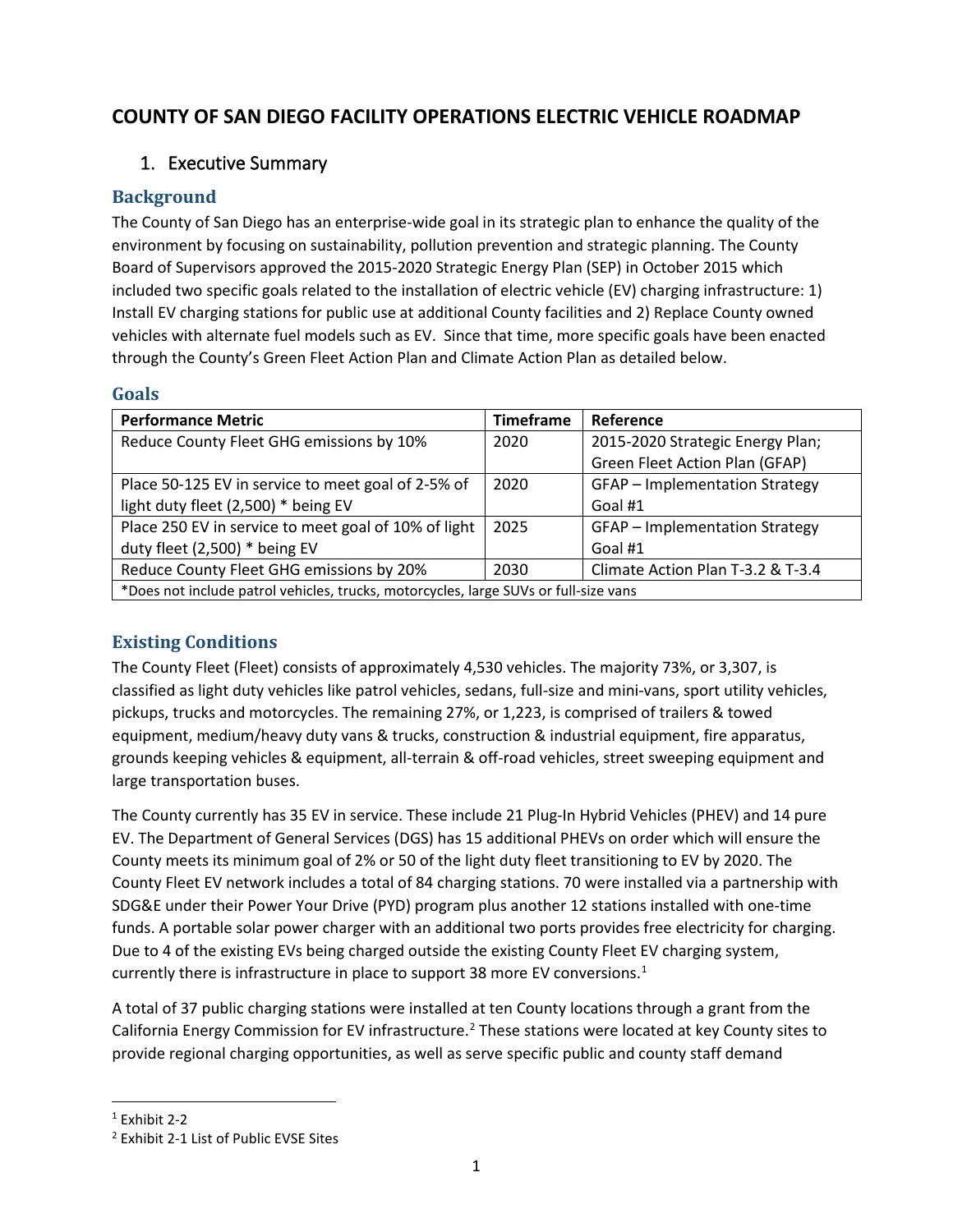anticipated at each site. Sites include the County Administration and Operations Centers, County Regional Centers and several libraries.

County owned stations at both fleet and public locations are managed through an existing contract with ChargePoint, an EV Charging management company. PYD sites are also managed by ChargePoint through an existing contract they have with SDG&E.

The County has been tracking usage at its public and fleet EV sites which continue to show strong growth over time. For the public network, there was 66% utilization across the portfolio as of June 2019. The results for the fleet sites are equally impressive, with the County Operations Center (COC) Power Your Drive site showing 62% utilization; the highest utilization of any of SDG&Es fleet PYD sites.

The County has been an area leader in implementing EV into its Fleet. County staff contacted several local agencies to identify their current status with EV integration which is shown below. The County is doing well in comparison, but there is still more to do.

| Number of EV in Fleet as of June 2019 |                             |                        |               |
|---------------------------------------|-----------------------------|------------------------|---------------|
| Agency                                | <b>Fleet Size (approx.)</b> | <b>Number of EV in</b> | Percentage of |
|                                       |                             | <b>Fleet</b>           | <b>Fleet</b>  |
| County of San Diego                   | 4,530                       | $35*$                  | .8%           |
| Chula Vista                           | 600                         | $15*$                  | 2.5%          |
| <b>UCSD</b>                           | 1050                        | 63                     | 6%            |
| City of San Diego                     | 4,400                       | $6*$                   | %0.1          |
| City of Oceanside                     | 550                         | 2                      | %0.3          |

\*Additional EVs on order but not in service at time of report

The County of San Diego is well positioned to meet its goal of at least 50 fleet EV in service by 2020. In order to meet its 2025 goal of 250 fleet EV in service, significant investment in the installation of necessary infrastructure and purchase of EVs is needed. This EV Roadmap also identifies opportunities to stretch these goals even further and attain up to 10% conversion of the County fleet over the next 5-7 years.

### **Roadmap Assumptions**

This report makes the following assumptions:

- County Leadership will support the EV Roadmap recommendations and help communicate the importance of its implementation across the enterprise
- EV infrastructure will be built at economically viable County sites with six or more County vehicles eligible for EV conversion
- County departments will convert a minimum of 80% of vehicles identified for EV replacement over the next five years
	- $\circ$  Vehicles targeted for fleet reduction due to underutilization, and County sites with fewer than four vehicles are not considered for EV conversion in the near- or mid-term
	- $\circ$  First responder vehicles, buses, fire apparatus, construction equipment, medium and heavyduty trucks, large SUVs and 4-wheel drive vehicles are not eligible until new technology and vehicles become available on the market
- This EV Roadmap projects full costs for County implementation
- Fleet vehicles eligible for conversion to EV or PHEV are sedans, mini-vans and mid-sized SUVs<sup>[3](#page-1-0)</sup>
- One EV is assigned one charging port

<span id="page-1-0"></span><sup>3</sup> Paragraph 2.2 EV Capable Defined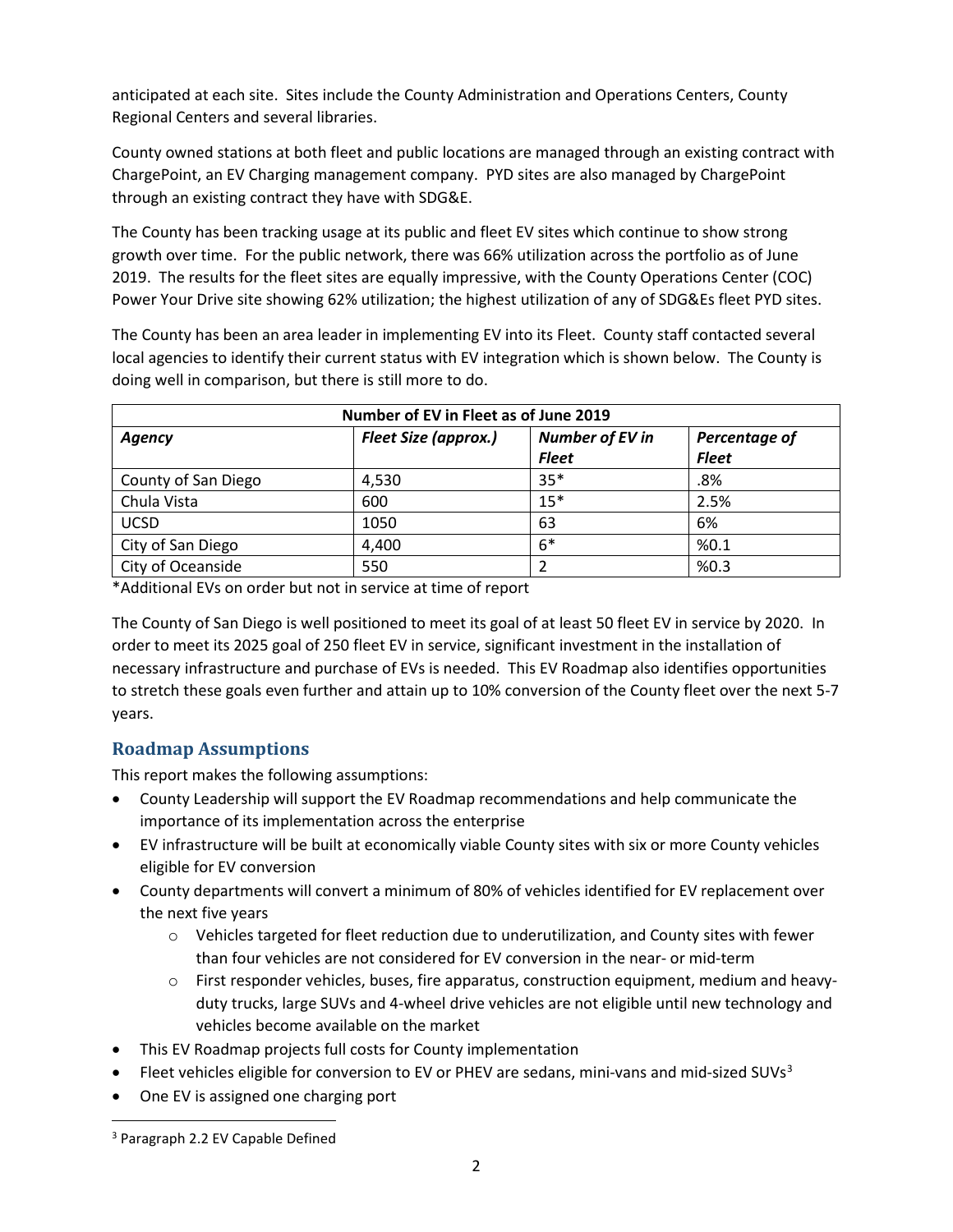- Current cost projections include replacement of vehicles that are not yet fully depreciated
- Costs are based on existing market conditions; future costs will be influenced by infrastructure construction escalation, and consumer demand lowering the price per EV. Annual projections will be refined with current data
- New EV charging equipment will be managed via the existing County contract with Charge Point
- County departments will decrease the number of underutilized vehicles to reduce GHG emissions and initially fund new EV purchases
- DGS and DPC will deliver all EV orders in the same fiscal year as requested
- Vehicle purchases will follow infrastructure installation at each site
- A charging management plan may be developed at a future point in time to maximize EV charging spots
- The County's public EV network for existing facilities is built out; however, several new County facilities recently built or in the design process can accommodate public charging

### **Findings**

The team identified the following key findings:

- The purchase premium of converting a single fully depreciated existing vehicle to EV or PHEV is between \$9,500 and \$14,800[4](#page-2-0)
- There is a total of 38 non-EV Fleet vehicles at 7 sites with existing Electric Vehicle Service Equipment (EVSE) identified for Near-Term conversion, 7 new county facilities under design or recently completed and ready for installation of EVSE for public use, and a total of 413 vehicles at 19 County sites identified for Mid-Term and Mid-Term Stretch conversion<sup>[5](#page-2-1)</sup>
- Existing Board policies do not provide DGS with sufficient authorization to require new vehicles to be electric $6$
- County Policy does not require new facilities to include fully operational EV infrastructure; although new facilities are stubbed out for EV in accordance with current State Building Code

### **Recommendations**

### Near-Term: (\$760,000)

- 1. Adopt amended Board of Supervisors policies to provide DGS with more EV purchasing authority; require General Manager sign-off for EV vehicle replacement exceptions; and require fully operational EV infrastructure in all new County facilities
	- a. H-1 Fleet Management Internal Service Fund
	- b. H-2 Fleet Vehicle and Mobile Equipment Acquisition Policy
	- c. G-15 Design Standards for County Facilities and Property
- 2. For Capital Improvements Needs Assessment (CINA) budgeted and current projects, provide funding or amend CINA budget projections to include fully operational public EV charging infrastructure
- 3. Fleet ISF will finance the immediate purchase of 38 EV for the sites at which infrastructure is already available with the agreement affected departments will turn in their underutilized vehicles to capture the depreciation and auction proceeds to reimburse Fleet ISF within the same Fiscal Year for these EV conversions

<span id="page-2-0"></span><sup>4</sup> Exhibit 3-1 Cost Differentials

<span id="page-2-1"></span><sup>5</sup> Paragraph 4.1 Phased Approach, Exhibit 3-2 Fleet Conversion to EV Flow Diagram

<span id="page-2-2"></span><sup>6</sup> Paragraph 2.4 Existing Board Policies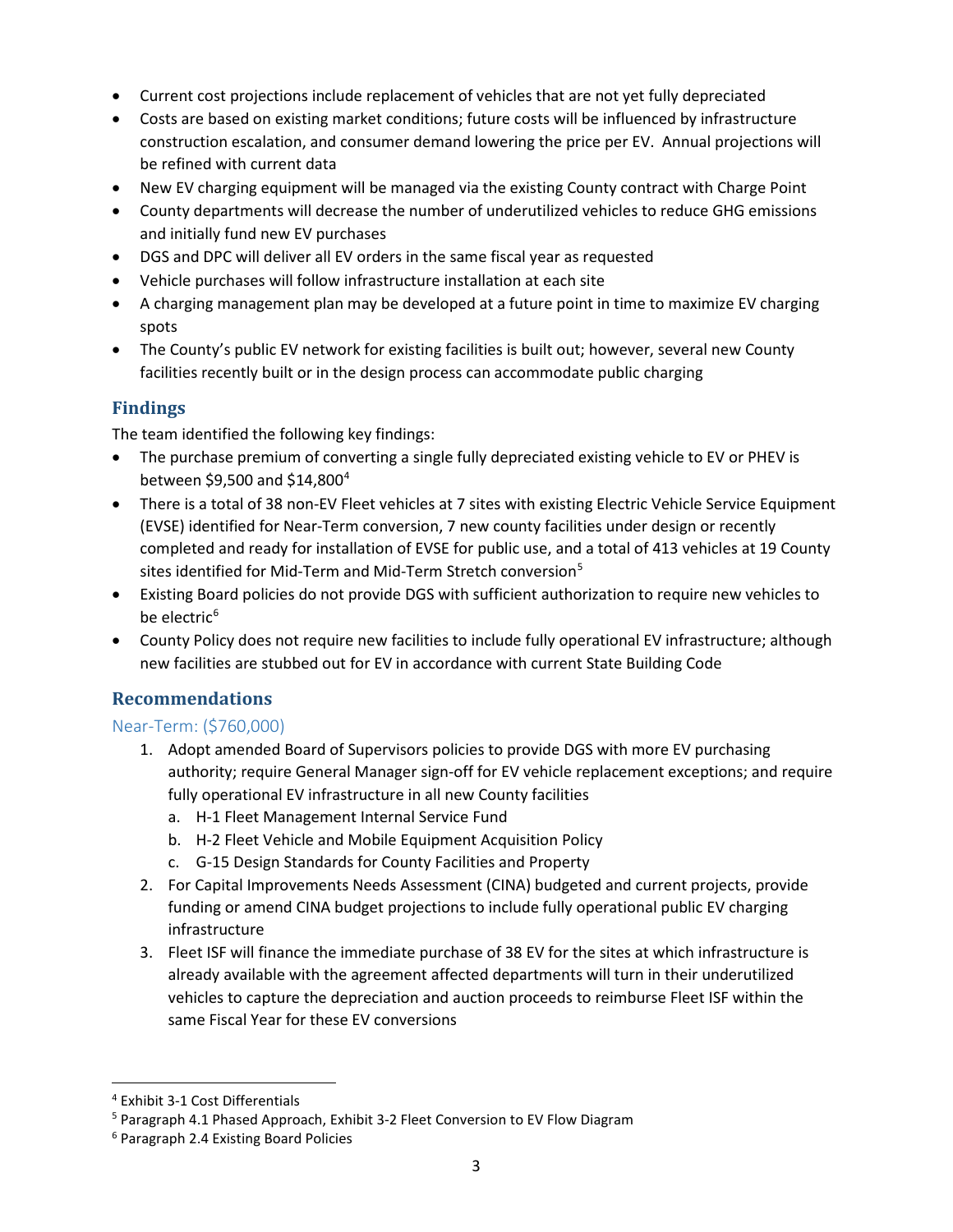4. Identify funding and authorize implementation of Near-Term equipment installation and existing project budget augmentation (\$760,000)

#### Mid-Term: (\$7.95M)

- 1. Identify funding and authorize implementation of phase 1 of Mid-Term EV installation plan (\$1.85M)
- 2. Authorize funding and implementation for phases 2-3 Mid-Term EV installation plan through future budget or CINA process
- 3. Implement Fleet EV conversions for Mid-Term phases, including 166 vehicles
- 4. Identify gap funding to bridge the variance between vehicle replacement depreciation and the EV premium for departments to convert to EV and/or coordinate with impacted departments to turn in their underutilized vehicles to capture the depreciation and auction proceeds to help cover these costs

#### Mid-Term Stretch: (\$12.20M)

- 1. Authorize funding and implementation for Phase 1-4 of Mid-Term Stretch EV installation plan through future budget or CINA process (\$12.20M)
- 2. Implement Fleet EV conversion for Mid-Term Stretch Phases, including 201 vehicles
- 3. Identify gap funding to bridge the variance between vehicle replacement depreciation, auction proceeds and the EV premium for departments to convert to EV and/or coordinate with impacted departments to turn in their underutilized vehicles to capture the depreciation and auction proceeds to help cover these costs

#### Long-Term

- 1. Convert first responder vehicles, buses, fire apparatus, construction equipment, medium and heavy-duty trucks, large SUVs and 4-wheel drive vehicles when new technology and vehicles become available on the market
- 2. Evaluate strategies to improve the economic viability of low-density sites and electrify vehicles in the Home Assigned Program
- 3. Engage owners of leased sites in discussions to implement EV charging infrastructure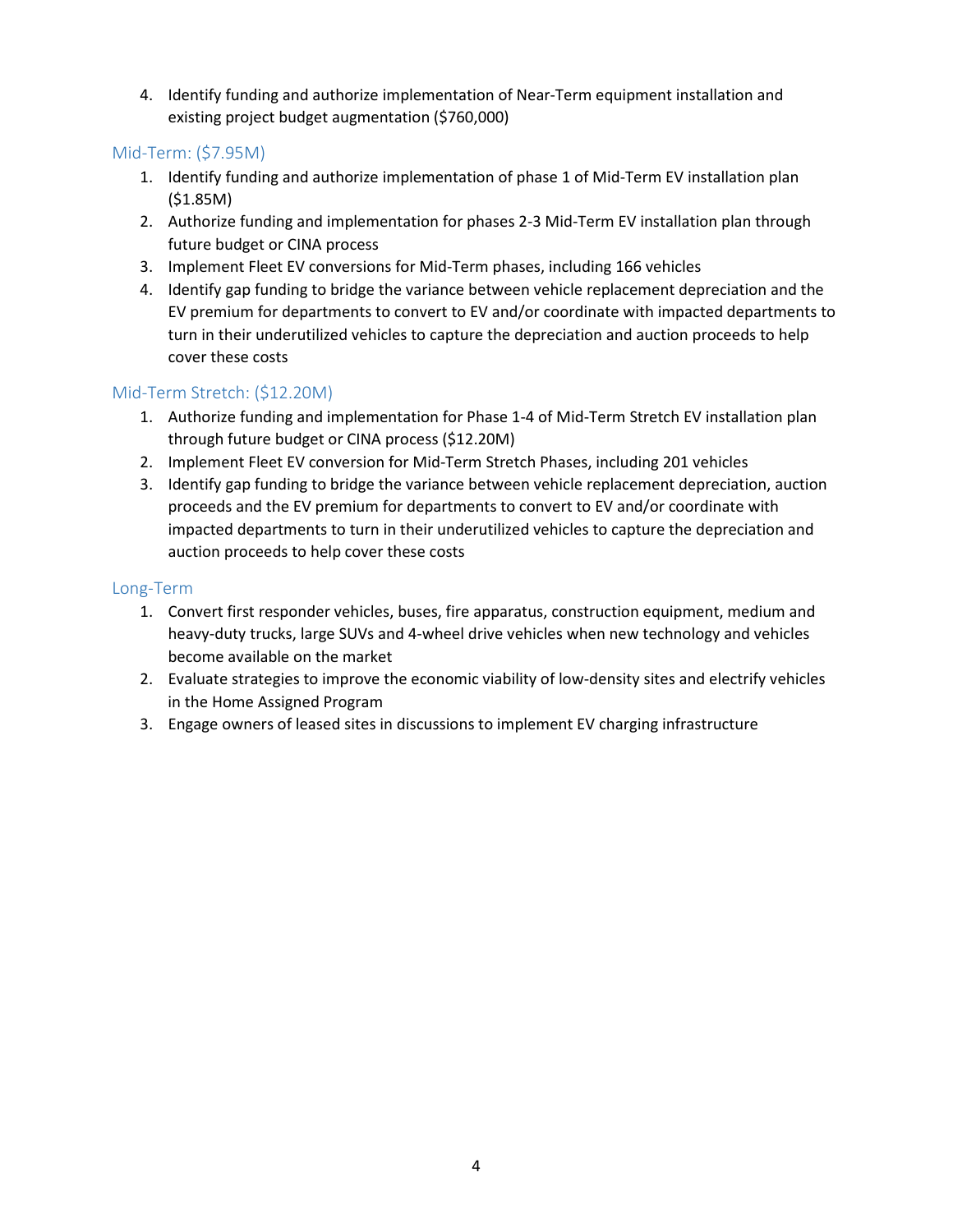### 2. EV Roadmap Background

### 2.1 County Fleet Composition

The County operates a very diverse fleet consisting of approximately 4,530 (as of May 2019) vehicles and motorized equipment that is tasked with supporting nearly every department and function within the County's areas of responsibility. The size of the County's Fleet is dynamic and constantly fluctuating with vehicles being purchased and sold from service daily. The majority of this fleet, approximately 73%, is classified as light duty vehicles like sedans, vans, sport utility vehicles, pick-up trucks, and motorcycles. The remaining 27% is comprised of trailers & towed equipment, medium/heavy duty vans & trucks, construction & industrial equipment, fire apparatus, grounds keeping vehicles & equipment, all-terrain & off-road vehicles, street sweeping equipment, and finally, large transportation buses. Vehicle Acquisition and Replacement

County vehicle acquisition, outfitting, repairs and maintenance is performed by the Department of General Services (DGS). The current acquisition practice allows purchasing decisions to be made by individual departments (not by DGS). This also includes determining the type of vehicle to purchase and deciding when older or underutilized vehicles will be replaced.

County vehicles are grouped into two categories regarding the mechanism for funding replacements.

Department of General Services (DGS) owned vehicles: The majority of the Fleet (73%) is owned by the Department of General Services. DGS established an ISF to provide capital funding for vehicle replacements. Departments pay a monthly ISF fee per vehicle based on their existing vehicle's purchase cost, depreciated across that vehicle's expected useful life. These monthly ISF fees accumulate and fund the future replacement vehicle.

Department owned vehicles: Some departments operate their own Internal Service Fund (ISF) to provide funding for future vehicle replacements. Examples are special district vehicles owned and operated by Air Pollution Control District, as well as the Department of Public Works. These vehicles make up approximately 27% of the entire Fleet, and only 13% of the identified light duty EV capable defined pool (1,515).

In August of each Fiscal Year, departments order replacement vehicles. DGS Fleet Management verifies the order and provides departments with the total accumulated ISF funds available to offset the cost for the new vehicle. Estimates for cost premiums associated with market inflation or vehicle upgrades (e.g. conventional Internal Combustion Engines to PHEV or EV vehicles) are also provided.

## 2.2 Existing Fleet Board Policies

General Services Fleet Management follows three existing board policies to control the acquisition, disposal, inventory, regulatory compliance, maintenance and fueling of all County vehicles and equipment. These policies direct the administration of the Fleet Management Internal Service Fund (BOS H-1), the acquisition of Fleet Vehicles and Mobile Equipment (BOS H-2), and the assignment and use of County-Owned Vehicles and Mobile Equipment (BOS H-10). The policies address vehicle underutilization, the process for removal from active service, and the targeting of vehicles for conversion to alternative fueled vehicles via the Green Vehicle Replacement Standard in accordance with the Green Fleet Action Plan and Implementation Strategy.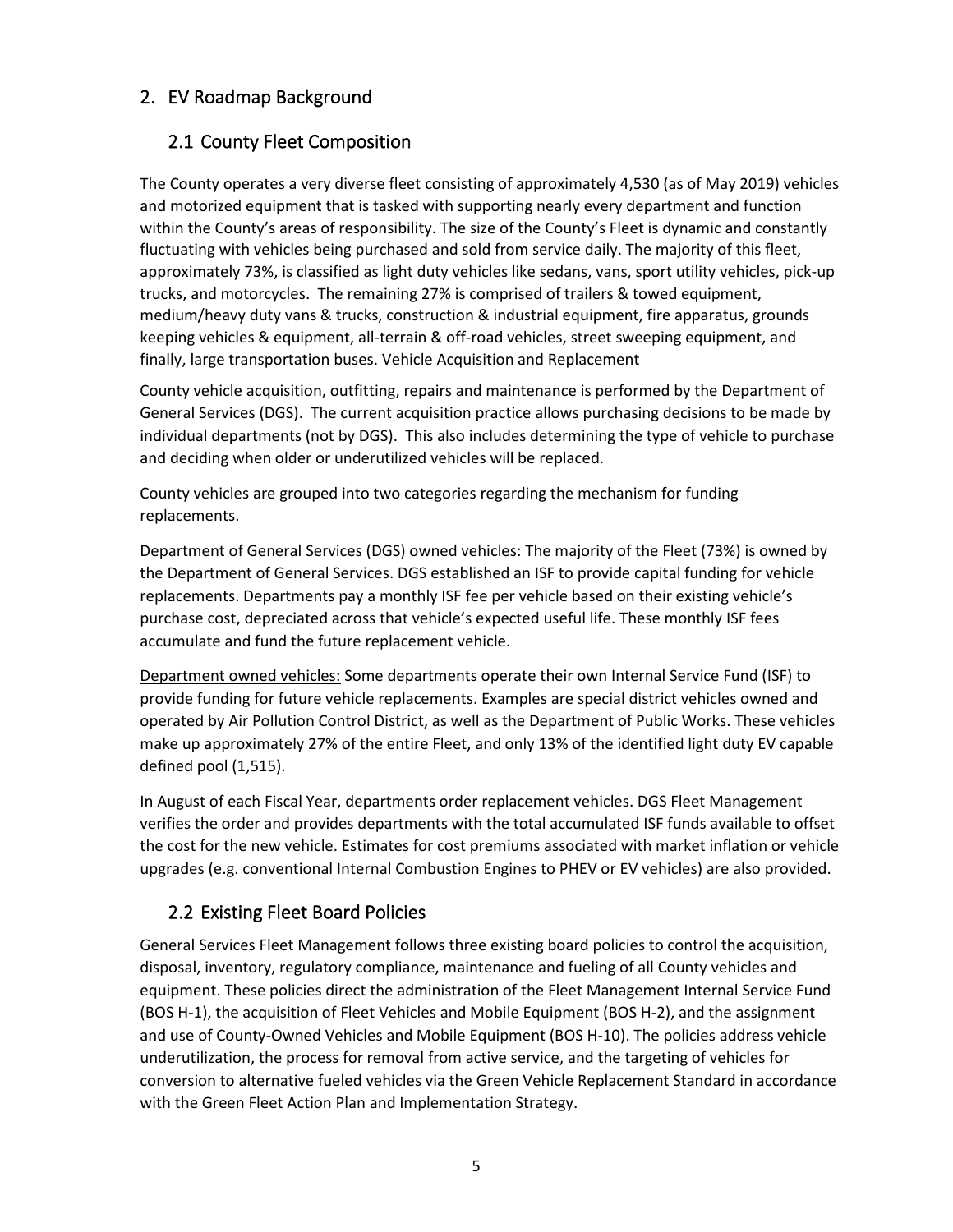### 2.3 Previous Electric Vehicle Supply Equipment Implementation Efforts

In order to increase the spread of EV ownership countywide, DGS placed electric vehicle supply equipment (EVSE) at County sites for public, employee, and Fleet use since 2014. This Roadmap explores the potential to expand that existing network in order to support a more aggressive rollout of EV replacement vehicles.

### 2.3.1 Public Charging Ports

Starting in 2014, the County began developing an EV charging network for both County staff and the general public visiting County facilities. In order to identify the most viable County sites for EVSE installation, the Center for Sustainable Energy (CSE) was hired to analyze major county employment locations and high public use site. A total of 10 top sites were identified as most viable. After site construction evaluations were completed, two of these sites recommended at the South Bay Regional Center were combined and one additional location at the Cedar Kettner Parking Structure was added.

To cover costs for the installation of the EV infrastructure, County staff applied for and obtained a grant in 2015 from the California Energy Commission for \$500,000. At the same time, County staff completed a competitive procurement to partner with a charging management service provider to provide and manage the planned EV charging stations. ChargePoint was the successful vendor.

A total of 37 charging stations were installed at 10 County locations and have been in operation since 2016 (See list below in Exhibit 2-1).

|                   |                                        | <b>Public Sites</b>                      |              |             |
|-------------------|----------------------------------------|------------------------------------------|--------------|-------------|
| <b>FVSF Sites</b> |                                        | <b>Site Address</b>                      | # EVSE Ports |             |
|                   |                                        |                                          | L2           | <b>DCFC</b> |
| 1                 | <b>County Administrative Center</b>    | 1600 Pacific Hwy, San Diego, 92101       | 4            | 2           |
| 2                 | <b>County Operations Complex</b>       | 5515 Overland Avenue, San Diego, 92123   | 10           | $\Omega$    |
| 3                 | South Bay ARCC                         | 590 Third Avenue, Chula Vista, 91910     | 4            | 0           |
| 4                 | <b>Cedar Kettner parking structure</b> | 735 West Cedar Street, San Diego 92101   | 4            | 0           |
| 5                 | <b>Fallbrook Library</b>               | 124 South Mission Road, Fallbrook, 92028 | 2            | 0           |
| 6                 | Ramona Library                         | 1275 Main Street, Ramona, 92065          | 2            | 0           |
| 7                 | <b>APCD</b>                            | 10124 Old Grove Road, San Diego, 92131   | 1            | 0           |
| 8                 | <b>Health Service Complex</b>          | 3851 Rosecrans Street, San Diego, 92110  | 2            | 0           |
| 9                 | 4S Ranch Community Center              | 16118 4S Ranch Pkwy, San Diego, 92127    | 2            | 0           |
| 10                | <b>North County Regional Center</b>    | 325 South Melrose Drive, Vista, 92083    | 4            | 0           |

**Total Installed Ports** 35.  $\overline{2}$ 

*Exhibit 2-1 – List of Public EVSE Sites*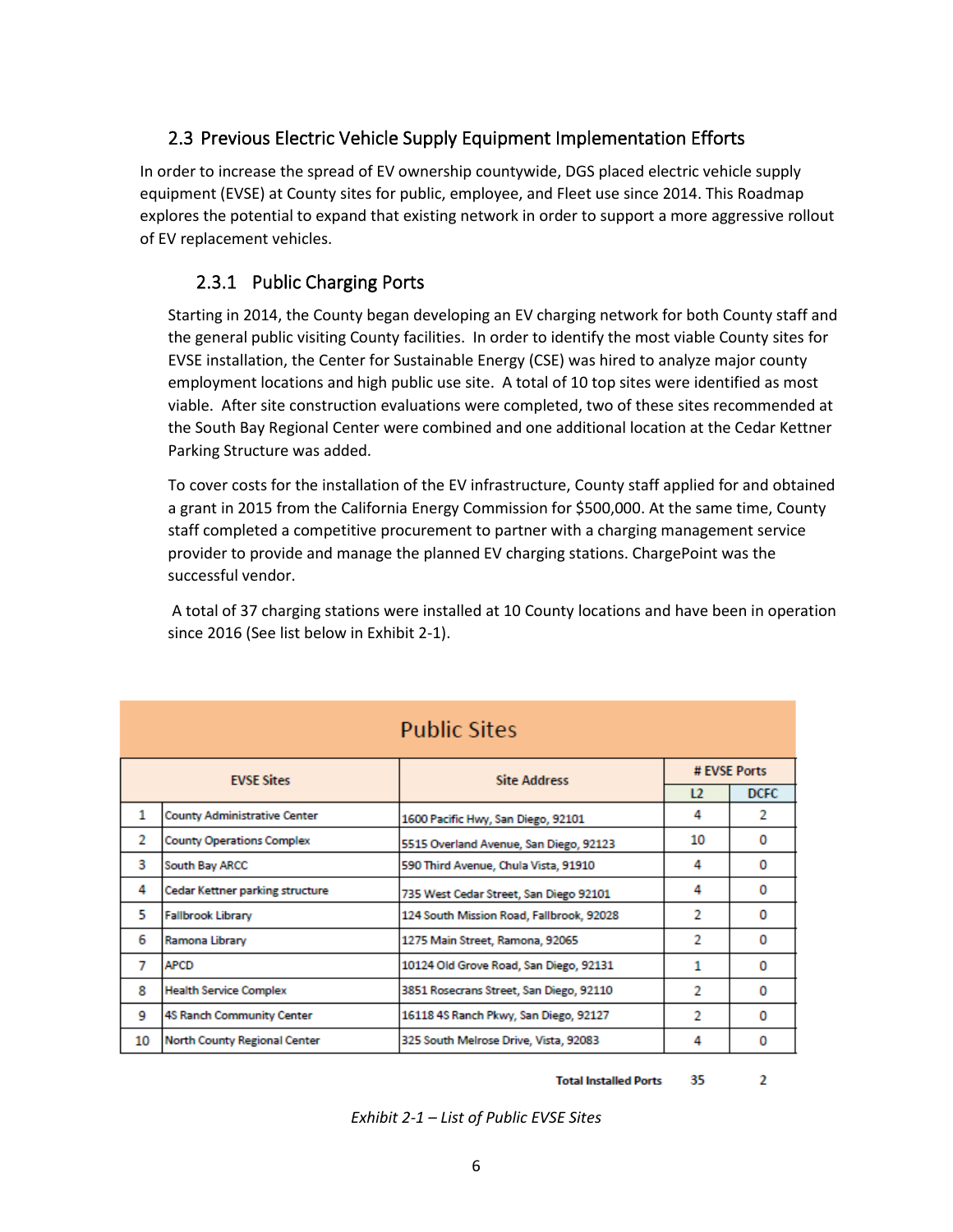### 2.3.2 Fleet Charging Ports

The County of San Diego continued to provide EV charging infrastructure by partnering with San Diego Gas and Electric (SDGE) on the Power Your Drive initiative to install 3,500 EVSE in SDGE territory. Through the SDGE partnership, the County installed 70 chargers. Using County onetime funds, an additional 12 EV stations were installed and a portable solar powered charger with two ports was purchased. The Fleet currently has 84 EV charging stations. These stations are located at 8 county facilities as shown below. Use of these stations is tracked remotely, and reporting generated for consumption, use and costs. To date 46 of these 84 charging spaces are reserved for use by active vehicles, and vehicles ordered by departments that are pending delivery from manufacturers; leaving 38 unassigned charging spaces available for additional Fleet EVs. See **Exhibit 2-2** below.

|                                | <b>Fleet Sites</b>                   |                |             |                    |
|--------------------------------|--------------------------------------|----------------|-------------|--------------------|
| <b>EVSE Sites</b>              | <b>Site Address</b>                  | # EVSE Ports   |             | <b>Description</b> |
|                                |                                      | L <sub>2</sub> | <b>DCFC</b> |                    |
| 1 South Bay Regional Center    | 500 Third Avenue, Chula Vista, 91910 | 12             | O           | <b>PYD</b>         |
| 2 North County Regional Center | 325 S Melrose Dr, Vista, 92081       | 10             | $\Omega$    | <b>PYD</b>         |
| 3 Juvenile Justice Complez     | 2901 Meadowlark, San Diego, 92123    | 10             | 0           | <b>PYD</b>         |
| 4al COC Medical Examiner       | 5570 Overland Ave, San Diego, 92123  | 10             | 0           | <b>PYD</b>         |
| 4b COC DGS Fleet Garage        | 5610 Overland Ave, San Diego, 92123  | 12             | $\Omega$    | Fleet Owned        |
| 5 COC Mobile Solar             | 9301 Hazard Way, San Diego, 92123    | $\mathcal{P}$  | $\Omega$    | Mobile Solar       |
| 6 Health Services              | 3851 Rosecrans st, San Diego, 92110  | 10             | $\Omega$    | <b>PYD</b>         |
| 7 APCD                         | 10124 Old Grove Rd, San Diego, 92131 | 10             | 0           | <b>PYD</b>         |
| 8 Sheriff Headquarters         | 9621 Ridgehaven Ct                   | 8              | 0           | <b>PYD</b>         |

**Total Installed Ports 84 0**

*Exhibit 2-2 – List of Fleet EVSE Sites*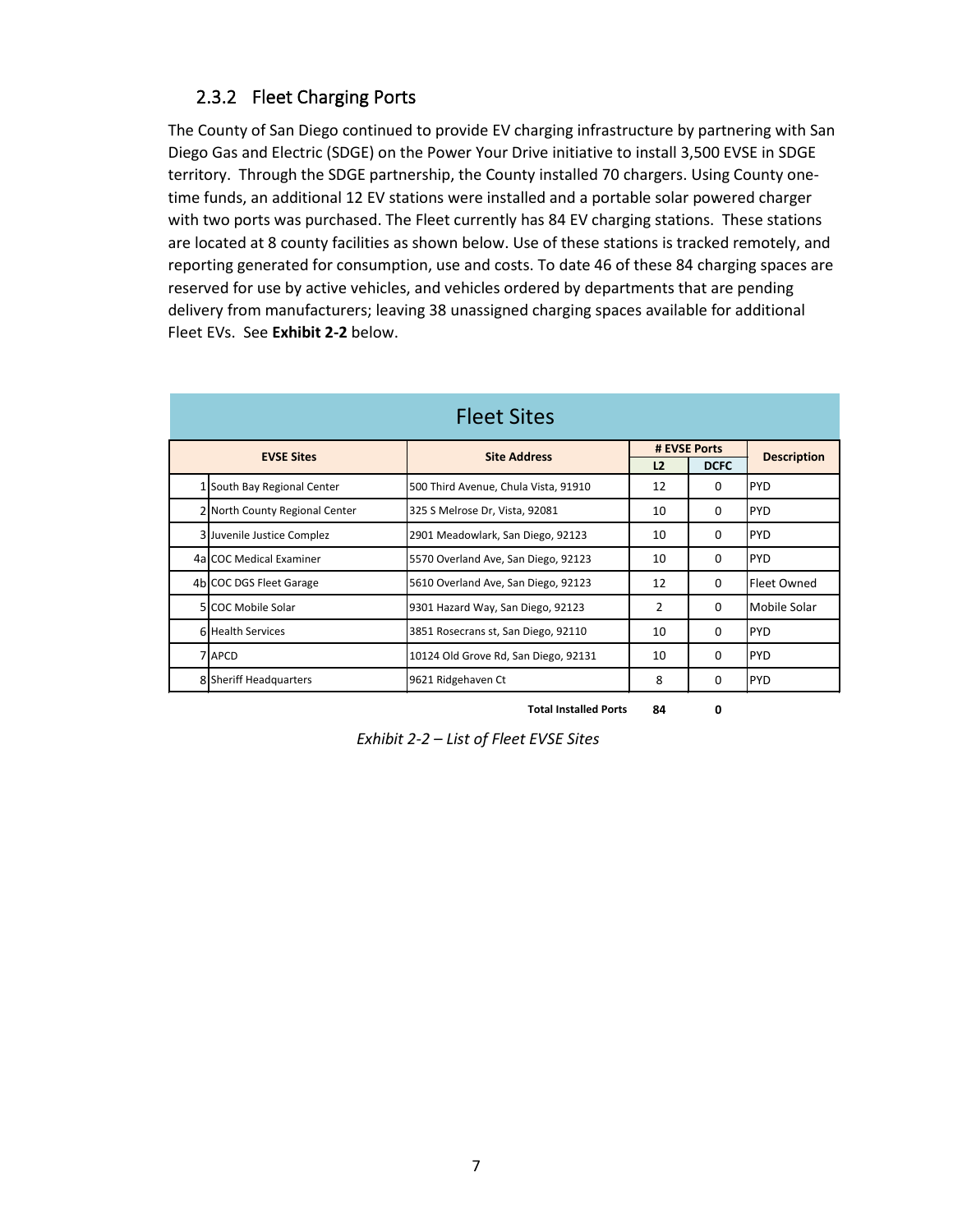# 2.3.3 Portable PV to EV Charging Units

Fleet purchased one solar powered portable station with two ports in 2018 to serve EVs at the COC site from a local San Diego company which supplies these units globally. This charging station includes a battery which allows for the system to operate day or night. During the day the solar array provides the majority of power production to directly charge vehicles and also stores excess energy in the battery for use at night. Models with capacity for 4 vehicles are also available. This solution is ideal for locations with the following characteristics: few (ideally four or fewer) vehicles, potential to change (such as leased sites), insufficient capacity with existing electrical gear. Additionally, these units do not require any infrastructure placement or project management and can be implemented in a much shorter timeframe – simply purchase and move onto the site. See photograph of current installation at COC in **Exhibit 2-3**.

### 3. Analysis for Roadmap

### 3.1Vehicle Analysis

### 3.1.1 "EV Capable" Defined

When the term EV is used herein, it means either fully Electric or Plug-in Hybrid Electric. EV Capable is a new term describing a subset of vehicles contained within the County of San Diego's Fleet which have been determined to meet the needs and be able to perform all required departmental duties as an electric or plug-in hybrid vehicle. Of the entire fleet, approximately 33% (1,515 vehicles) are considered EV Capable - could potentially be converted to all electric (EV) or plug-in hybrid electric (PHEV) based on their vehicle type and current market availability. Vehicles currently in this category are sedans, mini-vans, and midsized SUVs. Specifically, *not* included in this group are first responder vehicles, medium and heavy-duty trucks, large



*Exhibit 2-3: PV to EV Unit at COC*

SUVs, buses, construction equipment, motorcycles, full sized vans and/or 4-wheel drive vehicles until such time that new technology and vehicles become available in the market. If this EV Roadmap is implemented, DGS will begin to maintain a list of EV Capable County fleet vehicles, which will be updated annually.

It should be noted that approximately 35% of the vehicles considered "EV Capable" are at present mid-sized SUVs that currently have no reasonable EV market option available. However, EV versions of these vehicles should be available for purchase in 12-18 months.

### 3.1.2 Strategic Vehicle Acquisition

DGS Fleet holds annual vehicle utilization review meetings and acquisition planning sessions with client departments. During these meetings EV Capable vehicles are identified in a summary report. If EV charging infrastructure is available at the site, that vehicle will be included in the annual list for EV vehicle replacements.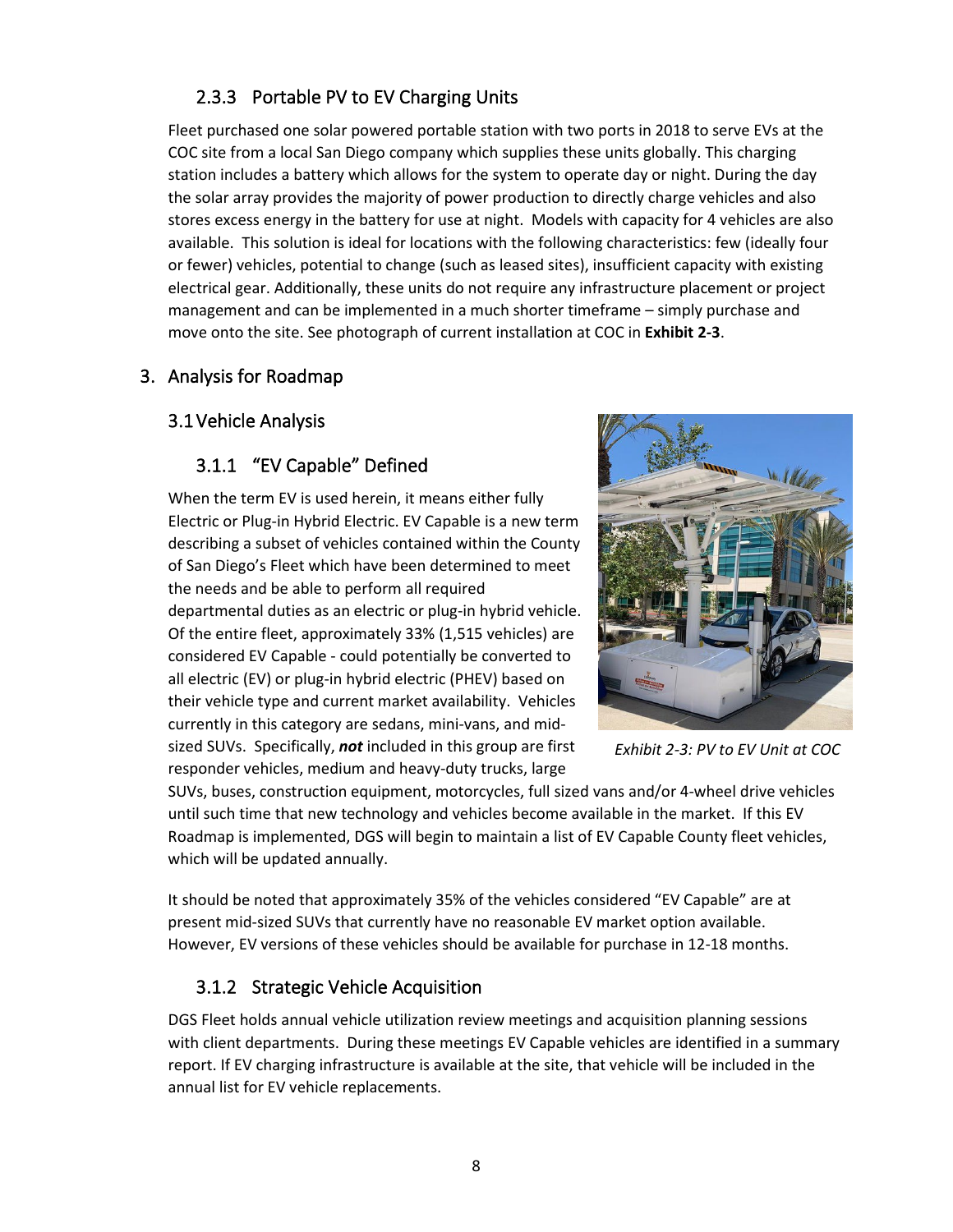For sites currently without EV charging infrastructure, DGS Fleet will propose that EVs for a site are ordered at the start of site construction to ensure EVs are placed into service as soon as possible when the site is energized.

DGS currently does not have authority to specify which vehicles will be purchased for departments. Those decisions are made by department vehicle coordinators and their management. Several departments have been resistant to ordering EVs, due to common concerns regarding costs, range limitations and operational issues.

Since 2016, DGS Fleet staff started meeting regularly with County departments to provide planning and outreach for the integration of EV vehicles into their fleets. As part of this effort, a series of available EV product brochures were created and continues to expand as additional EVs become available for purchase, and a series of trainings have been held, including test driving events to educate County staff of the capabilities of currently available EVs.

In order to accelerate the transition to EV, it is recommended that EV Capable vehicles are replaced with EVs where charging equipment is available. In order to effectively convert existing EV Capable County Fleet vehicles a change in Board Policy is recommended as discussed below.

### 3.1.3 Proposed Board Policy Changes

In order to ensure recommendation contained herein are achieved, it is necessary to amend several Board Policies, including H-1, H-2 and G-15. As a result of these recommended changes, DGS will be empowered to require EV conversions where appropriate and include fully operational EV charging in new County projects:

Board Policy H-1 which details the process for tracking fleet ISF vehicle utilization and replacing underutilized vehicles will be amended to reflect that all EV Capable vehicles will be identified and if EV charging infrastructure is available at the site where an EV Capable vehicle is stationed, that vehicle will be included in the annual list for vehicle replacements.

Board Policy H-2 which establishes County vehicle purchase procedures will be amended to reflect that all vehicles purchased will meet the criteria of the County definition of EV Capable when available, practical, fair and reasonably priced for the class/type of vehicles needed for specific assignments.

Board Policy G-15 which provides guidelines for County construction will be amended to require EV charging infrastructure is installed in all new County facilities. Projects will consider both public and fleet EV and include these costs in their budget as appropriate.

## 3.1.4 Purchase Cost Differential for EV/PHEV

The Fleet Vehicle Replacement ISF accumulates depreciation monthly towards the purchase of new vehicles. This depreciation is based on the purchase price of a new vehicle and depreciated over its expected lifespan using a straight-line method. This provides departments with a continuous funding mechanism for future vehicle replacements.

The purchase premium of converting existing County of San Diego internal combustion engine (ICE) vehicles to Plug-In Hybrid (PHEV) or all Electric (EV) vehicles is substantial. The average deprecation accumulated for light duty sedans is currently between \$20,000 and \$22,000. The average cost of a new internal combustion engine vehicle is currently between \$23,000 and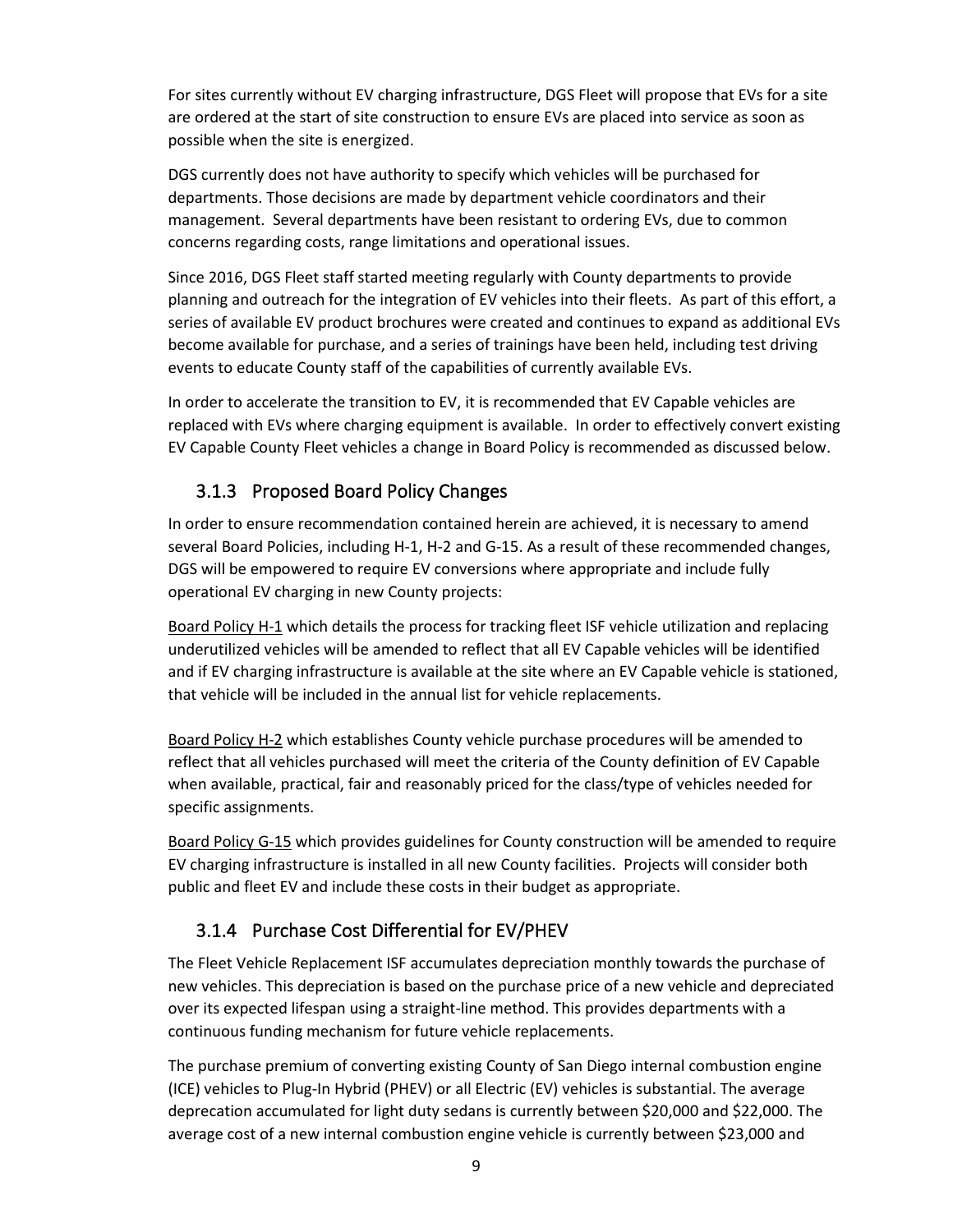\$24,000. However, the average cost of a new PHEV and EV vehicle is approximately \$31,500 and \$34,800 respectively after applying California Clean Vehicle Rebate incentives.<sup>[7](#page-9-0)</sup> This leaves an estimated purchase premium of converting a single existing vehicle to PHEV or EV between \$9,500 and \$14,800 dependent on availability of incentives/rebates and the replacement vehicle type, as illustrated in **Exhibit 3-1** below.



*Exhibit 3-1 - Cost Differentials*

Cost Premiums will vary from these assumptions and are dependent on the specific vehicles identified for conversion and their current balance of accumulated depreciation at time of site assessment. Cost Premiums may further be affected by revenue received from the sale of replaced vehicles at auction. Additionally, many ICE vehicles converted to EV may not be fully depreciated at the time of conversion. This out of cycle replacement will result in additional costs and a higher than anticipated Cost Premium which is determined on a case by case basis. Near -Term recommendations as referenced in section 4.1 of this report are utilizing Cost Premium calculations that are inclusive of all known and reliable site/vehicle specific information to ensure Near-Term cost calculations are as accurate as possible. Mid-Term recommendations as referenced in section 4.1 of this report utilize ROM Cost Premium calculations that are site specific to the quantity of targeted vehicles and current balances of targeted vehicle accumulated depreciation, however it does not include as detailed an estimate as Near-Term recommendations given that vehicle costs and accumulated depreciation and auction revenue estimates fluctuate monthly.

### 3.1.5 Lease versus Purchase

The County of San Diego currently uses a well-established and sustainable practice of accumulating depreciation towards future vehicle replacements via the use of the Fleet Vehicle Replacement Internal Service Fund. This practice eliminates budget deficit impacts on the availability of capital funding for vehicle replacements and allows for greater budgetary planning towards future vehicle replacements. The County of San Diego currently does not use lease contracts to acquire new vehicles. The advantages and disadvantages to vehicle leasing decisions are discussed below.

The decision to procure new vehicles with an outright purchase contract over a leasing option must be evaluated to ensure cost effective use of available funds. It should be noted that leasing

<span id="page-9-0"></span> $7$  California Clean Vehicle Rebate incentives are subject to limitations and restrictions for government agencies and are limited to no more than 30 vehicle rebates per calendar year.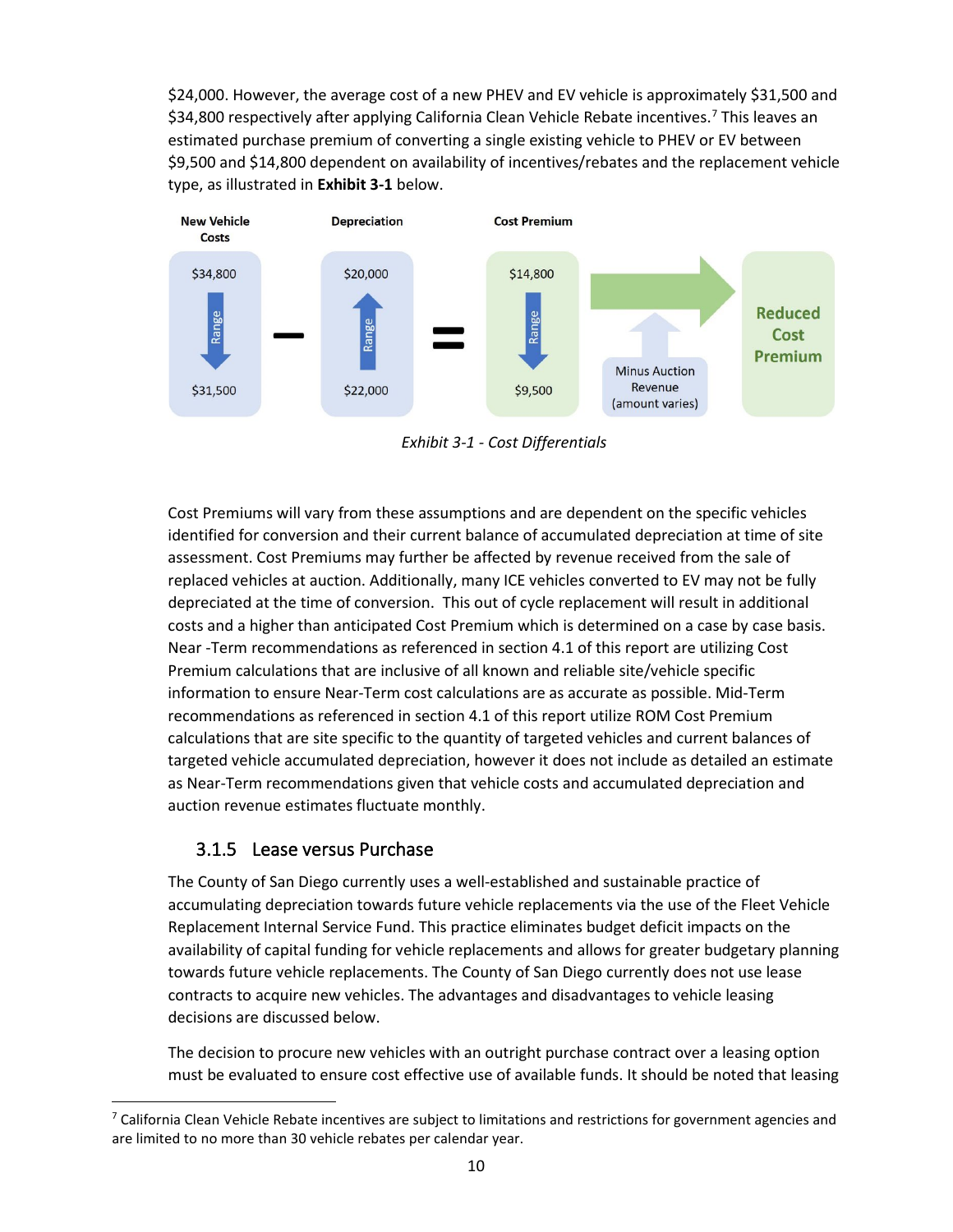options for government fleet agencies differ from conventional leasing options for general consumers. The most notable difference readily identified by consumers, especially in the realm of PHEV & EV technology, is that federal tax incentives (\$7,500 currently) are substantial enough to support a marked reduction in monthly payments. However, the federal tax incentive for leasing options is limited in that the vehicle manufacturer receives the credit directly and does not have to pass on this savings to the lessor. In reviewing available leasing options DGS confirmed that the federal tax incentive is not available to reduce vehicle purchasing costs.

The sole advantage in government fleet leasing options remains the elimination of any upfront purchase costs needed in procuring new vehicles. This becomes a large advantage to government fleets who may not have substantial enough funding to replace their aging fleets, or who are impacted by budget deficits that impact an annual vehicle replacement budget.

The County of San Diego's sustainable practice of accumulating depreciation towards the purchase of future vehicle replacements via the Fleet Vehicle Replacement ISF reduces the need to consider leasing options over vehicle purchases outright since funds are readily available and accumulating on a monthly basis

The remaining factor of a leasing decision is predicated on the capital costs necessary for the conversion cost premium of upgrading existing County of San Diego internal combustion engine (ICE) vehicles to Plug-In Hybrid or all Electric vehicles as referenced in section 3.1.4 above Since the Fleet Vehicle Replacement ISF depreciates the cost of an existing vehicle towards its future replacement and does not include a funding mechanism to allow for the depreciation of any anticipated cost premiums, a funding gap remains in converting existing ICE vehicles to PHEV or EV vehicle.

If a leasing decision is made in order to assist in capital cost financing for PHEV and EV vehicles, new vehicle leasing contracts would need to be established and cost advantages of any awarded lease agreements would be subject to successful negotiations. The regular maintenance and asset management of any leased vehicles would remain the responsibility of DGS Fleet management in adherence with Board Policy and Administrative Code 398.10. Any leased vehicles would also be subject to the Governmental Accounting Standards Board (GASB) Statement No.87 which establishes new reporting and accounting requirements for leased capital assets.

It should be noted that additional staffing would be required to effectively manage these lease contract(s), their taxable reporting requirements in accordance with GASB 87, and to monitor vehicle utilization & replacement strategy to ensure adherence to any lease terms applicable to the contract(s) awarded. Recommendations contain in this EV Roadmap assume new EVs will be purchased and not leased.

### 3.1.6 Analysis of EV Capable Vehicles

DGS performed an in-depth analysis of each EV Capable vehicle's identified parking location and assignment within its department. After an analysis of market and technology availability, a subset (or 850 vehicles) of the 1,515 EV Capable light duty vehicles cannot be considered for conversion, due to functional conditions.

• 560 vehicles were identified as Home Assigned vehicles; meaning they do not park overnight at a county facility and therefore cannot be charged overnight at a County facility.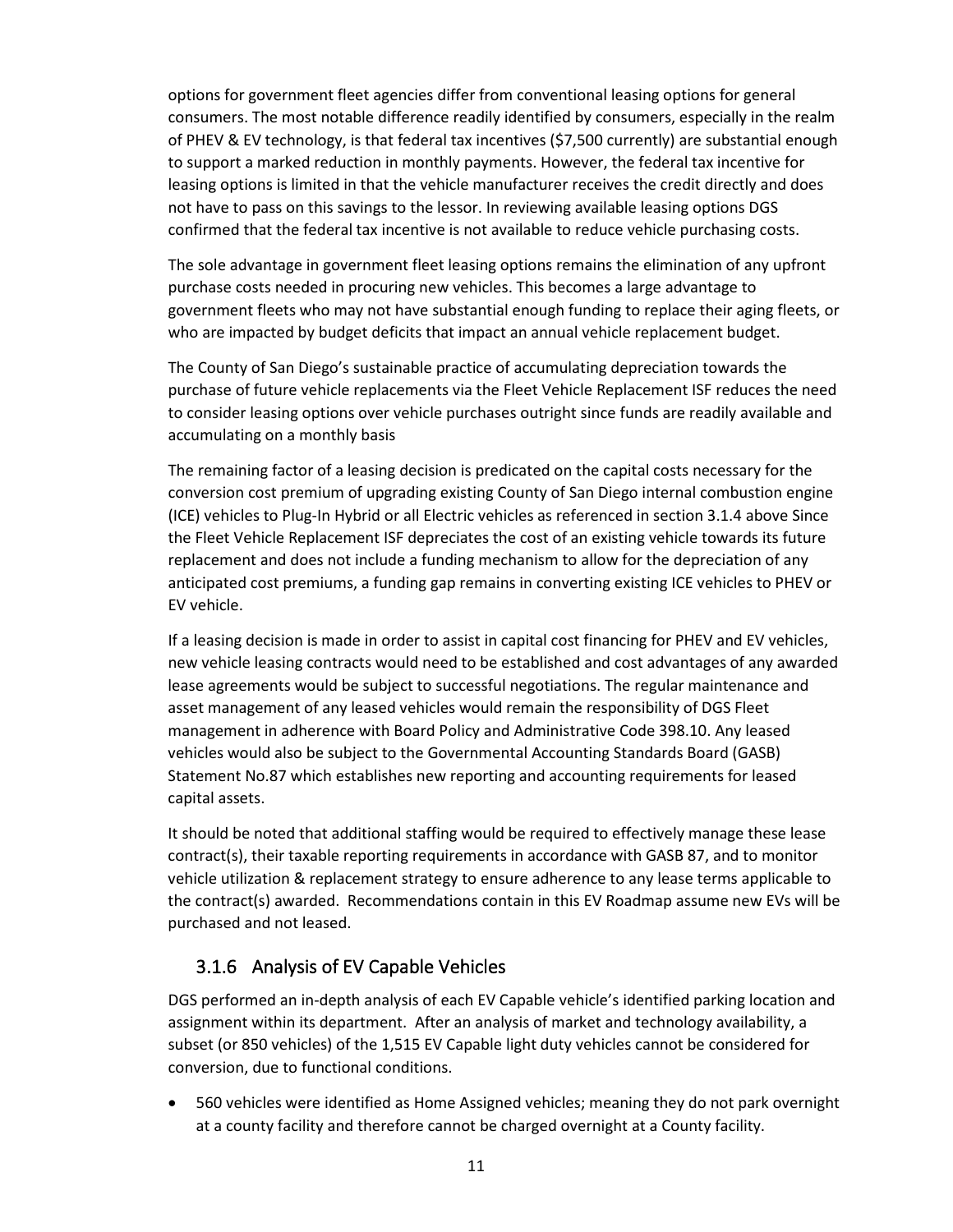- 122 vehicles were identified that have already been targeted for fleet reduction based on an annually performed vehicle utilization review provided for each department that encourages vehicles to be removed from active service unless they meet specific utilization requirements as identified in BOS Policy H-10. These vehicles were removed from targeted conversion as it does not make sense to invest in charging infrastructure and EV conversion for vehicles that are not sufficiently utilized.
- Infrastructure cost analyses determine that it is not cost effective to undertake construction to provide charging equipment for parking locations with five or fewer fleet vehicles. However, providing solar charging for sites with 4-5 vehicles is a cost-effective option. Sites with 3 or fewer vehicles are currently impractical for EVSE investment. There is a total of 168 vehicles at such sites. These sites will be evaluated for feasibility of alternative EV charging methods in the long-term roadmap efforts.

This further analysis rendered a smaller grouping of EV Capable vehicles that are functionally ready for conversion, a total of 665. This grouping of vehicles is defined as "EV Ready". The next step taken was to analyze the sites where these 665 vehicles are located to determine if it is feasible to install EV infrastructure.

### 3.2 Infrastructure Analysis

### 3.2.1 EVSE Placement Methodology

Planning efforts related to development of an Enterprise-wide fleet EV conversion program are based on the premise that we must first build appropriate charging infrastructure before we are able to convert vehicles to EV. The placement of EVSE infrastructure is a labor and time intensive endeavor. The availability of funding and coordination to support the rollout of this plan will be the limiting factor in any Fleet transition strategy.

In order to develop a long-range plan for converting EV Capable fleet vehicles, DGS utilized the following approach. The top priority for EV conversion is the installation of EV charging infrastructure at the location where EV Capable fleet vehicles are parked each night. It makes sense to build EV infrastructure at County locations which house County Fleet vehicles, since these County Fleet vehicles can then park and re-charge overnight using County provided EV charging equipment, ready for County use each day. This analysis also makes the initial assumption and we will install one charging port for one EV. This way each County Fleet EV will have a designated parking space where it can recharge each night after being used for County business during the workday. The analysis focused on targeting sites with the most vehicles available for conversion.

### 3.2.2 Site Analysis Strategy

The determining factors for a successful "make-ready" implementation include electrical capacity (meter, transformer, panel, etc.); impacts and length of trenching for utility extension; and availability and convenience of parking/charging location. The intent of this effort is to identify and prioritize the best sites for investment in infrastructure serving the most vehicles. This assessment indicates the best candidates to be developed.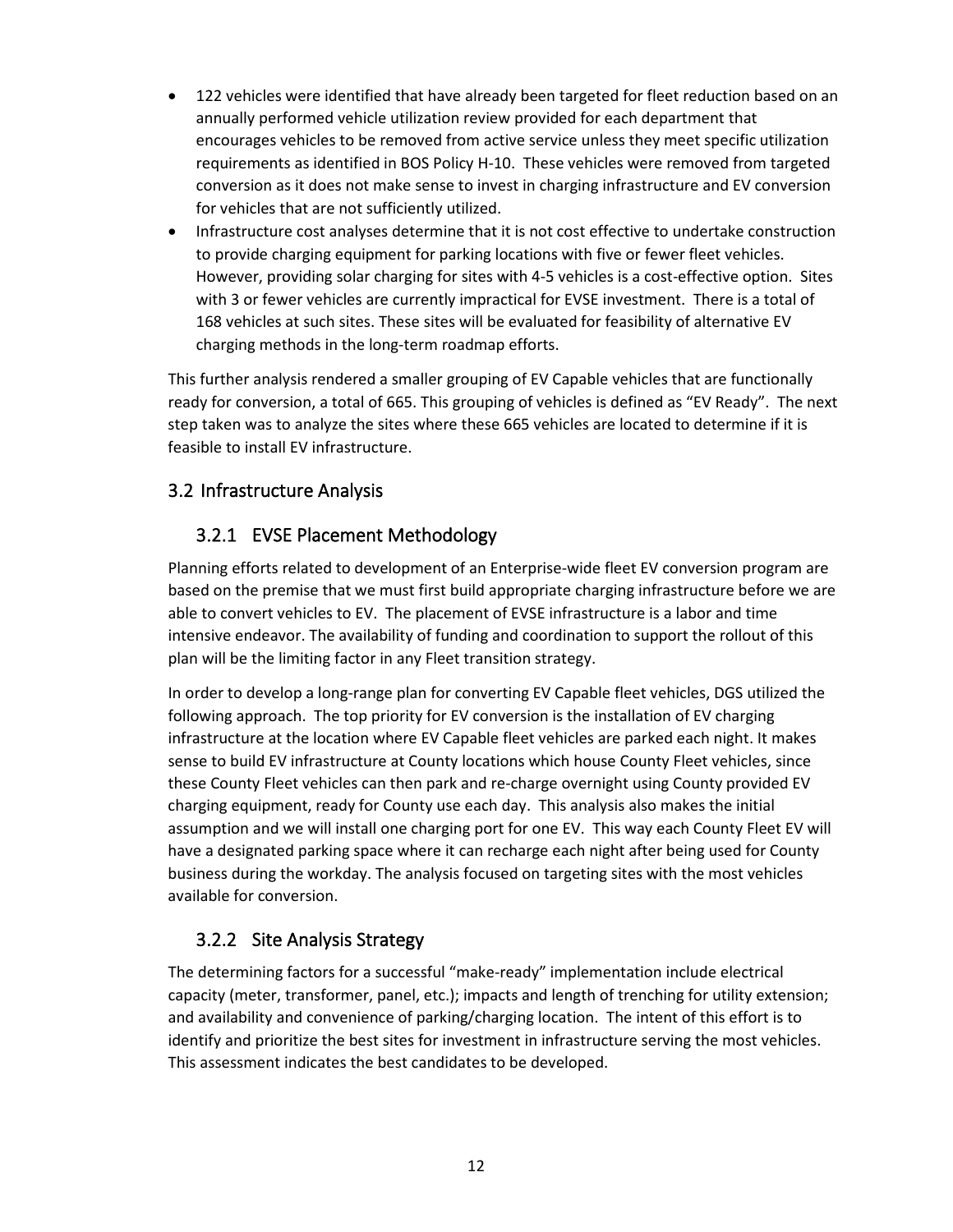According to the strategy outlined above, the DGS EV transition analysis identified a total of 68 existing County properties where the **665** eligible vehicles are housed. The list of sites housing EV Capable vehicles was evaluated according to the greatest opportunities.

The cost and difficulty of installing charging equipment to support one vehicle is almost the same as for 6 vehicles, making an installation for 6 most affordable and for only one quite expensive.

A balance between cost, efficacy, and grouping makes a case for drawing a distinction between sites with six or more and sites with five or fewer. Using this methodology, all sites with six or more vehicles were analyzed for infrastructure construction. Sites with five or fewer eligible vehicles could be provided with electricity supply from one of several potential options: Install portable PV to EV equipment (also known as portable solar canopies); install level 1 charger outside electrical room; piggyback Fleet charging with public charging infrastructure; use nearby public charger.

### 3.2.3 Land Tenure

Land tenure (land ownership) of sites where fleet vehicles are located includes owned, leased, or managed by a third party (such as a partner city). Land tenure is an important consideration because only owned sites will allow full control over modification to existing infrastructure and placement of permanent equipment, therefore only owned sites were considered in this site assessment. Fewer than half of these sites are owned by the County but, fortunately, 70% of eligible vehicles are located at County owned sites.

Strategies for providing charging capacity at leased and third-party sites, where the County has little to no control over site modifications, include the following options. For sites with for four to five vehicles, install portable PV to EV equipment. For sites with three or fewer, it is more economical to use nearby non-county public chargers or to encourage lessors to install EVSE for public users and piggyback Fleet charging on those.

### 3.2.4 Site Assessment Activities

Site assessments were conducted at 16 high-opportunity sites, those owned sites with 6 or more EV Ready vehicles, by gathering data about existing electrical equipment and usage, and then analyzing spare capacity that could be given over to vehicle charging at each site. Additionally, site assessments looked at location of proposed charging spaces. In some cases, optimal charging spots for Fleet vehicles might not be located close enough to electrical equipment to justify the expense of placing the infrastructure.

Of the high opportunity owned sites, four of the largest (which tend to also be sites with complicated electrical distribution systems) were evaluated by a consultant team of engineers and cost estimators. The information gleaned from this professional investigation was then extrapolated to the remaining high-opportunity sites.

This analysis further eliminated sites that were infeasible, either due to inordinate cost or to physical infeasibility. The breakdown of the County fleet identifying the number of vehicles that are both EV Ready and located at County owned sites that are recommended to receive charging equipment is shown in **Exhibit 3-2** below.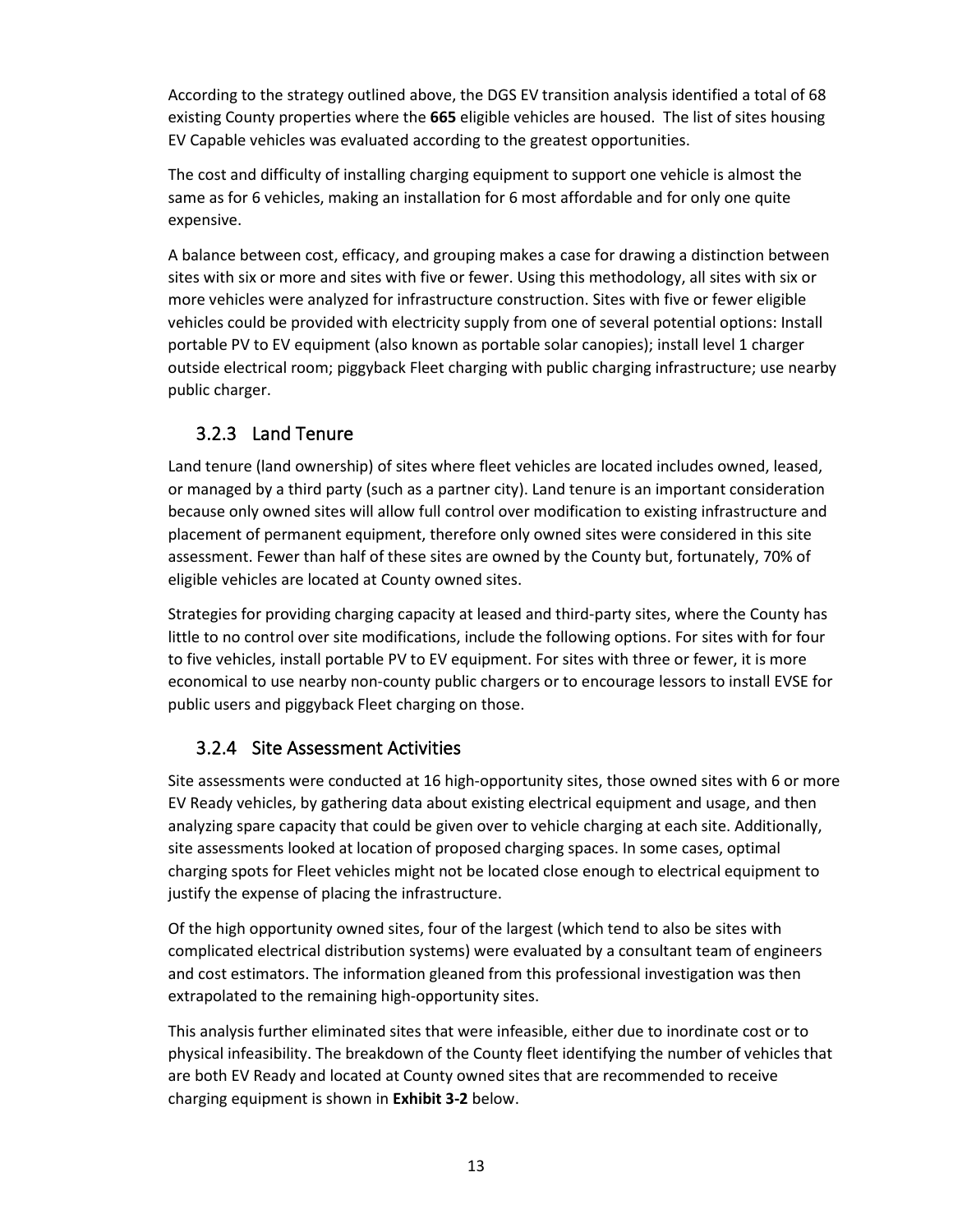

*Exhibit 3-2 – Fleet Conversion to EV Flow Diagram* 

## 3.2.5 Existing Leased Sites

The feasibility for leased sites has not been studied for this Roadmap since negotiations with landlords is a critical first step. However, costs for installation are included in the analysis and are based on similar owned sites, to establish rough order of magnitude cost. Additionally, because there are only 3 sites included in the list of EV Ready sites with more than 3 but fewer than 6 vehicles, they were identified as opportunities to install mobile PV to EV charging units in the mid-term rollout since no construction is required for placement of these units.

## 3.2.6 Future New Construction Sites

This Roadmap recommends that Board Policy G-15 be updated so that all new County facilities should include fully operational EV charging infrastructure both for the public/County staff personal use and for Fleet use where feasible. For CINA projects budgeted and projects which are already underway, funding will be needed to augment existing capital budgets in order to accommodate the installation EV charging and potential EV conversions.

## 3.3Cost Analysis

The costs included in this document are based on existing conditions and known market-available vehicles. Cost data for infrastructure placement at noted sites were estimated based on high-level planning information by the professional team of engineers and cost estimators. Cost data are conservative, in that they are based on the high end of a range of variables. Future costs will be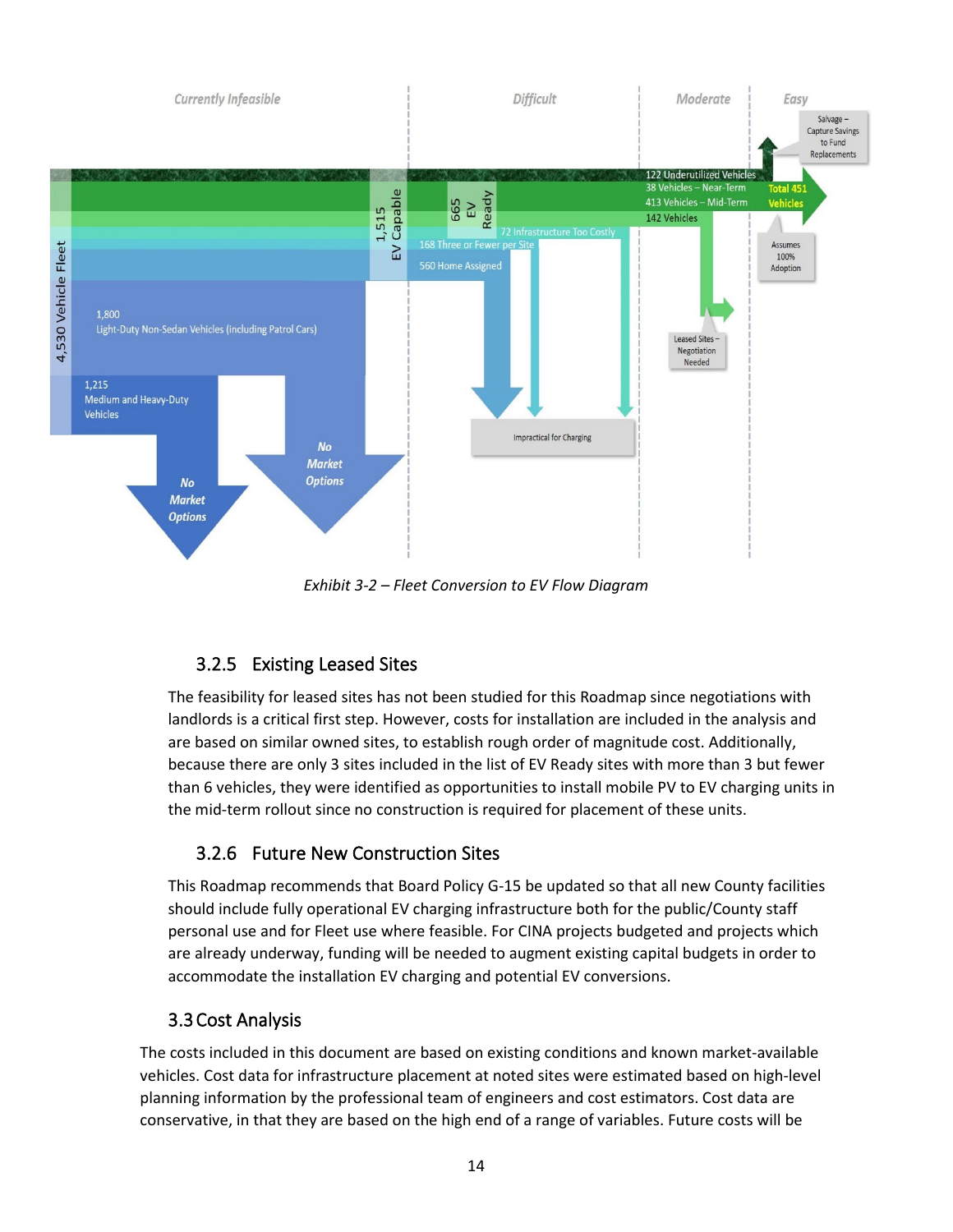influenced by the following factors: infrastructure construction escalation, inflation, further amortization of existing fleet vehicles, and greater consumer demand putting downward pressure on the cost of electric vehicles.

Grant opportunities for infrastructure funding have been available and may continue to be so in the future. It is possible that some of the planned installation work may be augmented by a future SDG&E Power Your Drive Phase; however, this program is currently complete and there is no known date for its extension, which will be subject to approval by the CPUC. Further, prior efforts in the initial Phase of the Power Your Drive Program resulted in several County sites not being eligible for participation due to higher costs for installation. If these program requirements remain in place for future phases, it is likely many County sites identified in this plan may not qualify. Additionally, while several grant opportunities are available to support EV purchase and installation, most of these will not be available until 2020 or later, are competitive statewide grants or provide only limited funds. While all options will be pursued to offset costs identified herein, there is currently no known funding options outside of County funding for vehicle purchases or for charging equipment installation at this time.

### 4. Recommendations

### 4.1Phased Approach

DGS recommends a Near-Term, Mid-Term, Mid-Term Stretch and Long-Term, and options to implementation of the solutions for transitioning the Fleet to EVs and increasing public EVSE.

#### Near-Term:

- 1. Adopt amended Board of Supervisors policies to provide DGS with more EV purchasing authority; require General Manager sign-off for EV vehicle replacement exceptions; and require fully operational EV infrastructure in all new County facilities
	- a. H-1 Fleet Management Internal Service Fund
	- b. H-2 Fleet Vehicle and Mobile Equipment Acquisition Policy
	- c. G-15 Design Standards for County Facilities and Property
- 2. For CINA budgeted and current projects, provide funding or amend CINA budget projections to include fully operational public and fleet EV charging infrastructure as appropriate
- 3. Fleet ISF will finance the immediate purchase of 38 EV (\$600,000) for the sites at which infrastructure is already available, with the agreement affected departments will turn in their underutilized vehicles to capture the depreciation and auction proceeds to reimburse Fleet ISF within the same Fiscal Year for these EV conversions
- 4. Identify funding and authorize implementation of Near-Term equipment installation and existing project budget augmentation (\$760,000)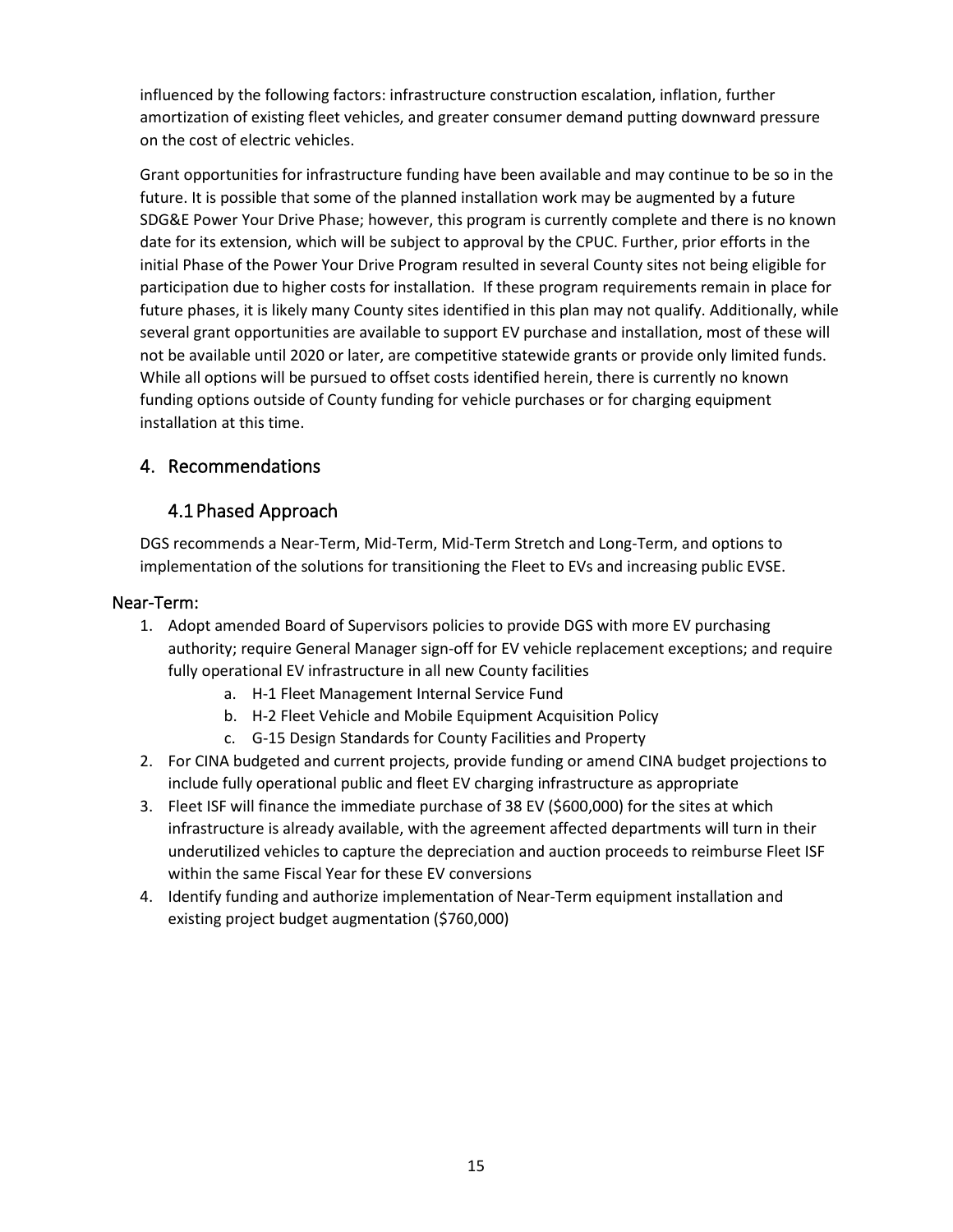#### **Recommendations for Near-Term Rollout**

| <b>Name of Site</b>                             | <b>Public</b><br><b>Vehicles</b><br>Accommo-<br>dated | <b>ROM* EVSE</b><br>Cost (5M) | <b>Vehicle</b><br><b>Premium Cost</b><br>(SM) |
|-------------------------------------------------|-------------------------------------------------------|-------------------------------|-----------------------------------------------|
| <b>Sites for Installation of Equipment Only</b> |                                                       |                               |                                               |
| North Coastal Live Well Center                  | 5                                                     | \$0.06                        | <b>NA</b>                                     |
| <b>Borrego Springs Library</b>                  | $\overline{2}$                                        | \$0.02                        | <b>NA</b>                                     |
| <b>East County ARCC</b>                         | 9                                                     | \$0.11                        | <b>NA</b>                                     |
| <b>Sites in Solicitation (Augment Budget)</b>   |                                                       |                               |                                               |
| <b>Ohio Street Probation Office</b>             | $\overline{4}$                                        | \$0.05                        | <b>NA</b>                                     |
| Juvenile Justice Campus Redev                   | 15                                                    | \$0.18                        | <b>NA</b>                                     |
| Lakeside Library                                | $\overline{4}$                                        | \$0.05                        | <b>NA</b>                                     |
| <b>SE Live Well Center</b>                      | 24                                                    | \$0.29                        | <b>NA</b>                                     |
| Subtotal - New Sites (public/staff)             | 63                                                    | \$0.76                        | <b>NA</b>                                     |
| <b>Total Sites</b>                              | 7                                                     |                               |                                               |

| Name of Site                            | # EV Ready<br><b>Vehicles</b><br>Accommo-<br>dated | <b>ROM* EVSE</b><br>Cost (\$M) | <b>Vehicle</b><br><b>Premium Cost</b><br>(SM) |
|-----------------------------------------|----------------------------------------------------|--------------------------------|-----------------------------------------------|
| South Bay Regional Center               | 11                                                 | <b>NA</b>                      | \$0.16                                        |
| <b>County Operations Center - PS B</b>  | 10                                                 | <b>NA</b>                      | \$0.17                                        |
| North County Regional Center            | $\overline{3}$                                     | <b>NA</b>                      | \$0.05                                        |
| Sheriff HQ                              | 8                                                  | <b>NA</b>                      | \$0.10                                        |
| <b>County Operations Center - PYD</b>   | $\overline{3}$                                     | <b>NA</b>                      | \$0.03                                        |
| <b>Air Pollution Control District</b>   | $\overline{2}$                                     | <b>NA</b>                      | \$0.06                                        |
| <b>Health Services Complex</b>          | $\mathbf{1}$                                       | <b>NA</b>                      | \$0.03                                        |
| <b>Subtotal - Existing EVSE</b>         | 38                                                 | NΑ                             | \$0.60                                        |
| <b>Total Sites</b>                      | $\overline{\phantom{a}}$                           |                                |                                               |
| <b>Total Costs</b>                      |                                                    | \$0.76                         | <b>SO.60</b>                                  |
| <b>Total Cost for Near Term Rollout</b> |                                                    | \$1.36                         |                                               |
| <b>LEGEND</b>                           |                                                    |                                |                                               |

\*ROM - rough order of magnitude

Recent Sites with rough-in (public/staff) - EVSE costs only Owned Sites with vehicle costs only (existing EVSE)

*Exhibit 4-1 – Near-Term Rollout*

#### Mid-Term: (\$7.95M)

- 1. Identify funding and authorize implementation of phase 1 of Mid-Term EV installation plan (\$1.85M)
- 2. Authorize funding and implementation for phases 2-3 Mid-Term EV installation plan through future budget or CINA process
- 3. Implement Fleet EV conversions for Mid-Term phases, including 166 vehicles
- 4. Identify gap funding to bridge the variance between vehicle replacement depreciation and the EV premium for departments to convert to EV and/or coordinate with impacted departments to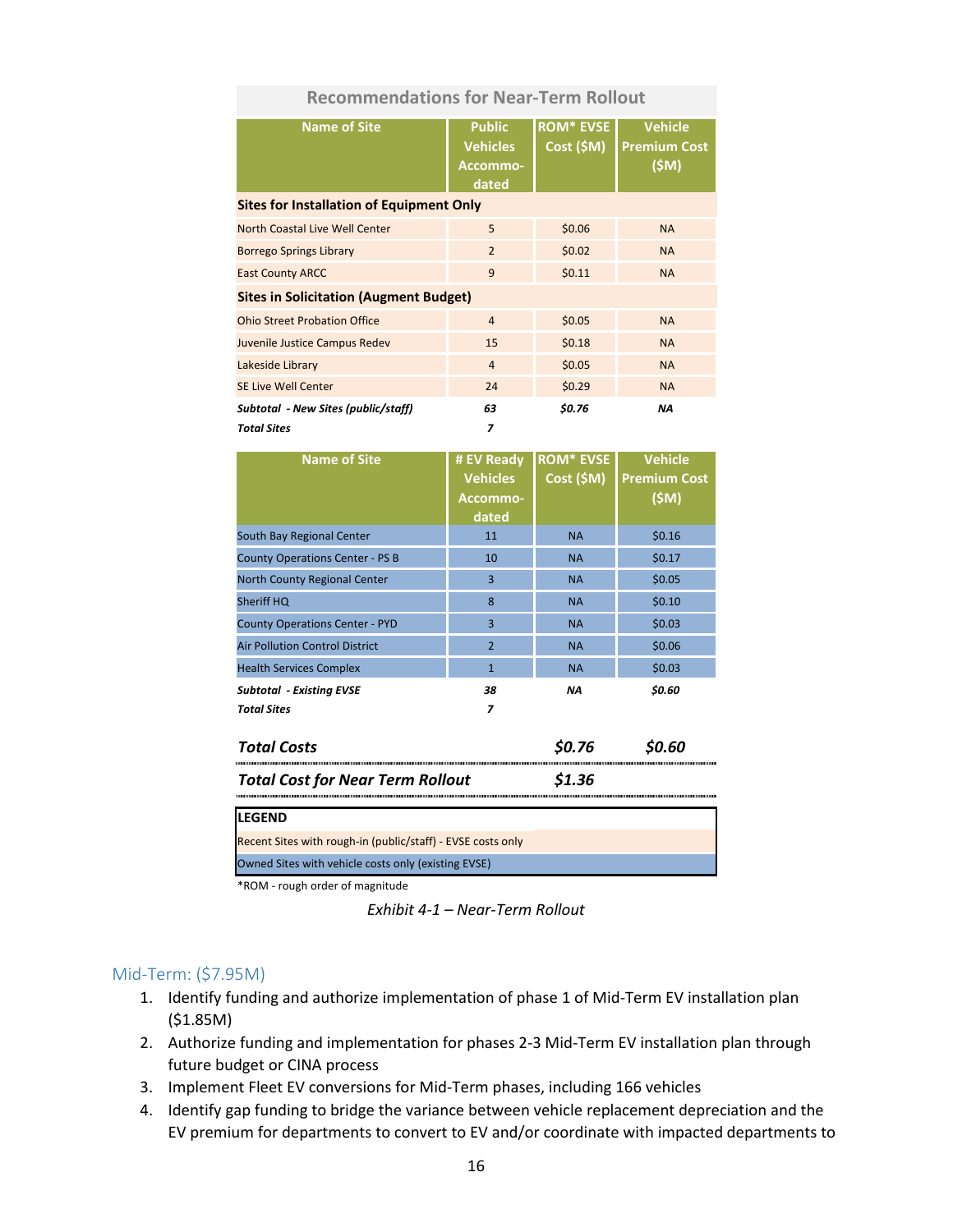turn in their underutilized vehicles to capture the depreciation and auction proceeds to help cover these costs

| <b>Recommendations for Mid-Term Rollout</b><br><b>Fulfill CAP and Green Fleet Goals</b> |                                                                                                                                          |        |        |
|-----------------------------------------------------------------------------------------|------------------------------------------------------------------------------------------------------------------------------------------|--------|--------|
| <b>Name of Site</b>                                                                     | <b>ROM* EVSE</b><br><b>Vehicle</b><br># EV Ready<br>Cost(SM)<br><b>Vehicles</b><br><b>Premium Cost</b><br>$(SM)$ **<br>Accommo-<br>dated |        |        |
| Phase 1                                                                                 |                                                                                                                                          |        |        |
| County Operations Center - PS A                                                         | 35                                                                                                                                       | \$0.93 | \$0.92 |
| <b>Subtotal Costs</b>                                                                   |                                                                                                                                          | \$1.85 |        |
| <b>Phase 2</b>                                                                          |                                                                                                                                          |        |        |
| County Operations Center - PS A                                                         | 84                                                                                                                                       | \$1.84 | \$2.21 |
| <b>Subtotal Costs</b>                                                                   |                                                                                                                                          | \$4.05 |        |
| Phase 3                                                                                 |                                                                                                                                          |        |        |
| County Operations Center - PS B1                                                        | 43                                                                                                                                       | \$0.91 | \$1.14 |
| <b>Subtotal Costs</b>                                                                   |                                                                                                                                          | \$2.05 |        |
| <b>Total Vehicles</b>                                                                   | 162                                                                                                                                      |        |        |
| <b>Total Sites</b>                                                                      | 3                                                                                                                                        |        |        |
| .<br>.                                                                                  |                                                                                                                                          | ---    |        |

*Total Cost for Mid-Term Rollout \$7.95*

#### **LEGEND**

Owned Sites with vehicle and infrastructure costs

\*ROM - rough order of magnitude

\*\* Based on 2019 costs without escalation

*Exhibit 4-2 – Mid-Term Rollout*

#### Mid-Term Stretch:

- 1. Authorize funding and implementation for Phase 1-4 of Mid-Term Stretch EV installation plan through future budget or CINA process (\$12.20M)
- 2. Implement Fleet EV conversion for Mid-Term Stretch Phases, including 201 vehicles
- 3. Identify gap funding to bridge the variance between vehicle replacement depreciation, auction proceeds and the EV premium for departments to convert to EV and/or coordinate with impacted departments to turn in their underutilized vehicles to capture the depreciation and auction proceeds to help cover these costs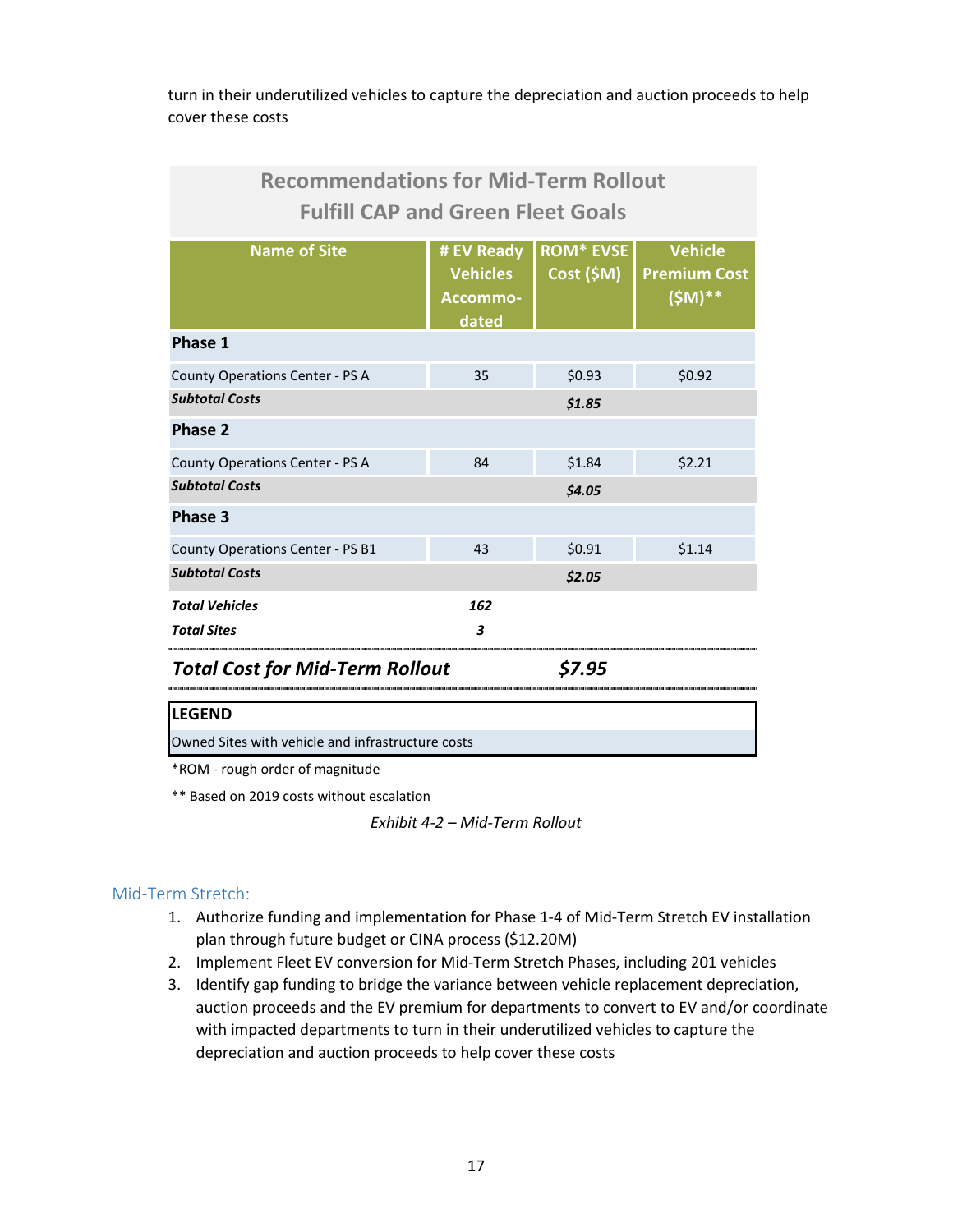| <b>Recommendations for Long-Term Rollout</b> |                                                    |                               |                                                    |  |
|----------------------------------------------|----------------------------------------------------|-------------------------------|----------------------------------------------------|--|
| <b>Balance of EV Ready Implementation</b>    |                                                    |                               |                                                    |  |
| <b>Name of Site</b>                          | # EV Ready<br><b>Vehicles</b><br>Accommo-<br>dated | <b>ROM* EVSE</b><br>Cost (5M) | <b>Vehicle</b><br><b>Premium Cost</b><br>$(SM)$ ** |  |
| Phase 1                                      |                                                    |                               |                                                    |  |
| County Operations Center - PS B2             | 28                                                 | \$0.59                        | \$0.74                                             |  |
| County Operations Center - 5530              | 67                                                 | \$1.29                        | \$1.77                                             |  |
| <b>Subtotal Phase 1</b>                      | 95                                                 | \$1.88                        | \$2.51                                             |  |
| <b>Phase 2</b>                               |                                                    |                               |                                                    |  |
| Juvenile Justice Campus                      | 38                                                 | \$0.93                        | \$0.80                                             |  |
| <b>County Offices San Marcos</b>             | 34                                                 | \$1.00                        | \$0.80                                             |  |
| <b>Subtotal Phase 2</b>                      | 72                                                 | \$1.60<br>\$1.93              |                                                    |  |
| Phase 3                                      |                                                    |                               |                                                    |  |
| Air Pollution Control District               | 17                                                 | \$0.48                        | \$0.59                                             |  |
| George Bailey - East Mesa Detention          | 10                                                 | \$0.57                        | \$0.16                                             |  |
| <b>Encinitas Sheriff Station</b>             | $\overline{7}$                                     | \$0.32                        | \$0.10                                             |  |
| Santee Sheriff Station                       | 7                                                  | \$0.24                        | \$0.09                                             |  |
| Polinsky Children's Center                   | 6                                                  | \$0.37                        | \$0.13                                             |  |
| Rancho San Diego Sheriff                     | 6                                                  | \$0.37                        | \$0.10                                             |  |
| <b>Subtotal Phase 3</b>                      | 53                                                 | \$2.35                        | \$1.17                                             |  |
| Phase 4                                      |                                                    |                               |                                                    |  |
| County Offices - Ramona                      | 5                                                  | \$0.16                        | \$0.09                                             |  |
| Alpine Sheriff Substation Site               | 4                                                  | \$0.16                        | \$0.06                                             |  |
| Las Colinas Detention & Reentry              | 4                                                  | \$0.16                        | \$0.06                                             |  |
| Fire - Monte Vista (MVU)                     | $\overline{4}$                                     | \$0.16                        | \$0.09                                             |  |
| <b>Subtotal Phase 4 - Owned Sites</b>        | 17                                                 | \$0.64                        | \$0.30                                             |  |
| PSG sites, solar (3 sites)                   | 14                                                 | \$0.56                        | \$0.20                                             |  |
| <b>Subtotal Phase 4 - Leased Sites</b>       | 14                                                 | \$0.56                        | \$0.20                                             |  |
| <b>Total Vehicles</b>                        | 251                                                |                               |                                                    |  |
| Total Sites                                  | 17                                                 |                               |                                                    |  |

# *Total Cost for Long-term Rollout \$12.20*

### **LEGEND**

Owned Sites with vehicle and infrastructure costs Leased Sites with vehicles and infrastructure costs

\*ROM - rough order of magnitude

\*\* Based on 2019 costs without escalation